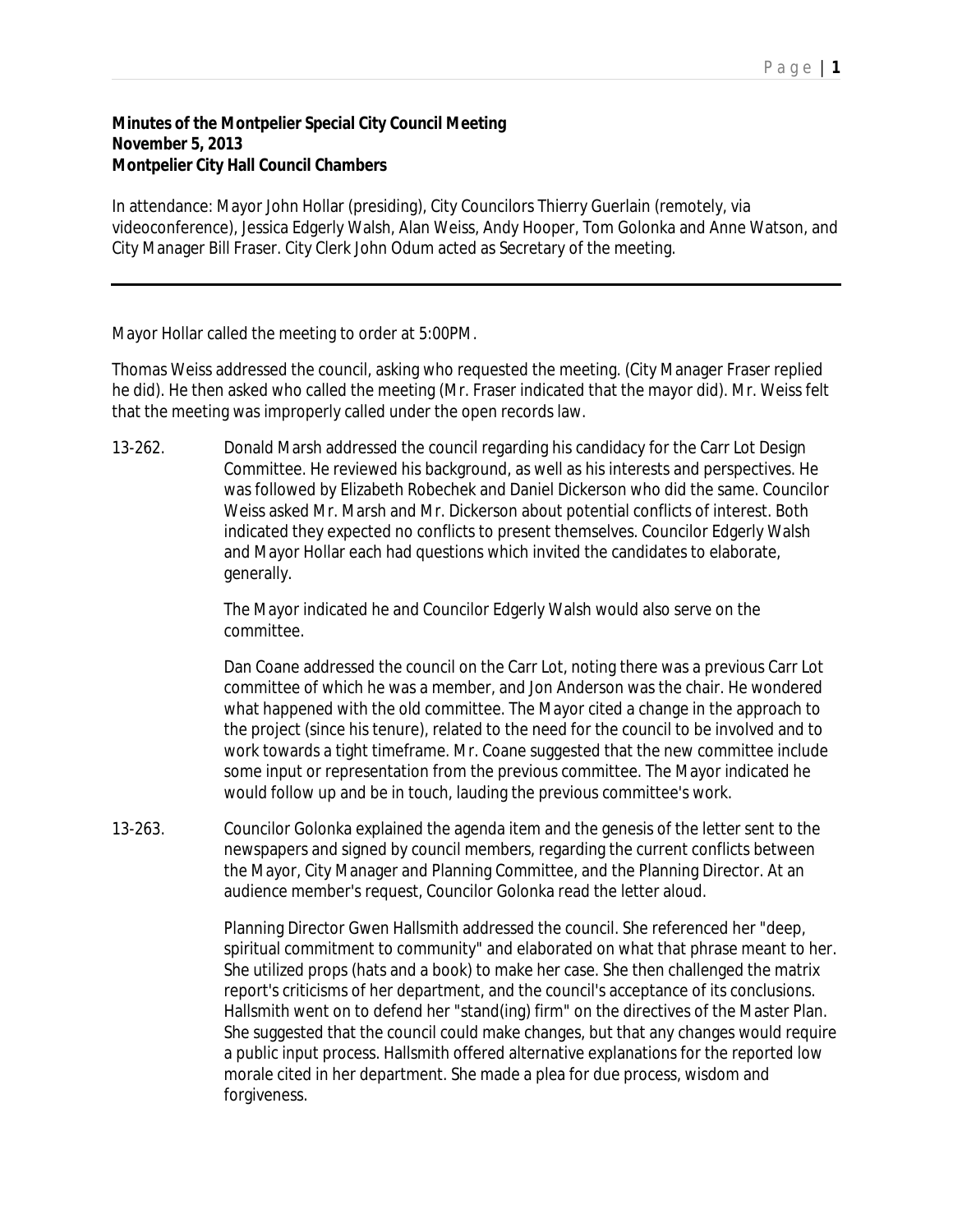Ben Eastwood addressed the council, defending the ethics of Ms. Hallsmith and criticizing Mayor Hollar for being a lobbyist and Councilor Golonka for the phrasing of his letter. He couched the entire conflict as based in a deeper conflict over the value of a state bank.

Councilor Edgerly Walsh spoke supportively about the idea of a state-based public bank, and disputed the contention that the conflict was based in that issue.

Mayor Hollar responded, explaining what precipitated the email that many are objecting to - noting that it was not about the public bank issue as reported, but the associated, proposed consolidation of state agencies and her related advocacy. He also expressed concern about the relationship between the city staff and the Planning Commission. He further indicated in hindsight that he should not have sent the email, and if the public bank issue ever came up before the council, he would recuse himself from any decision. He also noted that he had no intention of suggesting or promoting any disciplinary action.

City Manager Fraser also responded to Mr. Eastwood, noting that it is not unusual or inappropriate for the mayor or council to approach him on any matter that concerns the citizenry. He indicated that it was part of his job to filter and respond to any such concerns.

Michael Sherman addressed the council. He announced that he was not taking sides, but was disturbed by the letter which he felt represented an inappropriate intrusion into the process. There was some confusion, and resulting clarification, about the role of the council in personnel matters.

Margaret Blanchard addressed the council. She felt that the conflict required mediation. She went on to speak positively about the idea of a public bank, before then speaking in support of the city Master Plan as written.

Jed Guertin addressed the council, expressing concern that reports of conflicts between the Planning Commission and Director Hallsmith have been overstated, and are not as one-sided as some Planning Commission members have suggested. He suggested that commissioners' conflicts of interest could be problematic.

There was discussion amongst the councilmembers as to how to proceed. Director Hallsmith rose to take issue with Councilor Golonka directly on the letter's content.

Michael Sherman rose again, repeating his view that a letter endorsed by the council was inappropriate.

John Halasz addressed the council. He felt that the content of the letter clearly originated from the councilors as individuals, and urged the council not to give its collective endorsement.

The sense of the council was to move forward without action.

13-264. Councilor Weiss moved that the council enter executive session to discuss appointments to the Carr Lot Committee and discuss a personnel matter, and that the session include